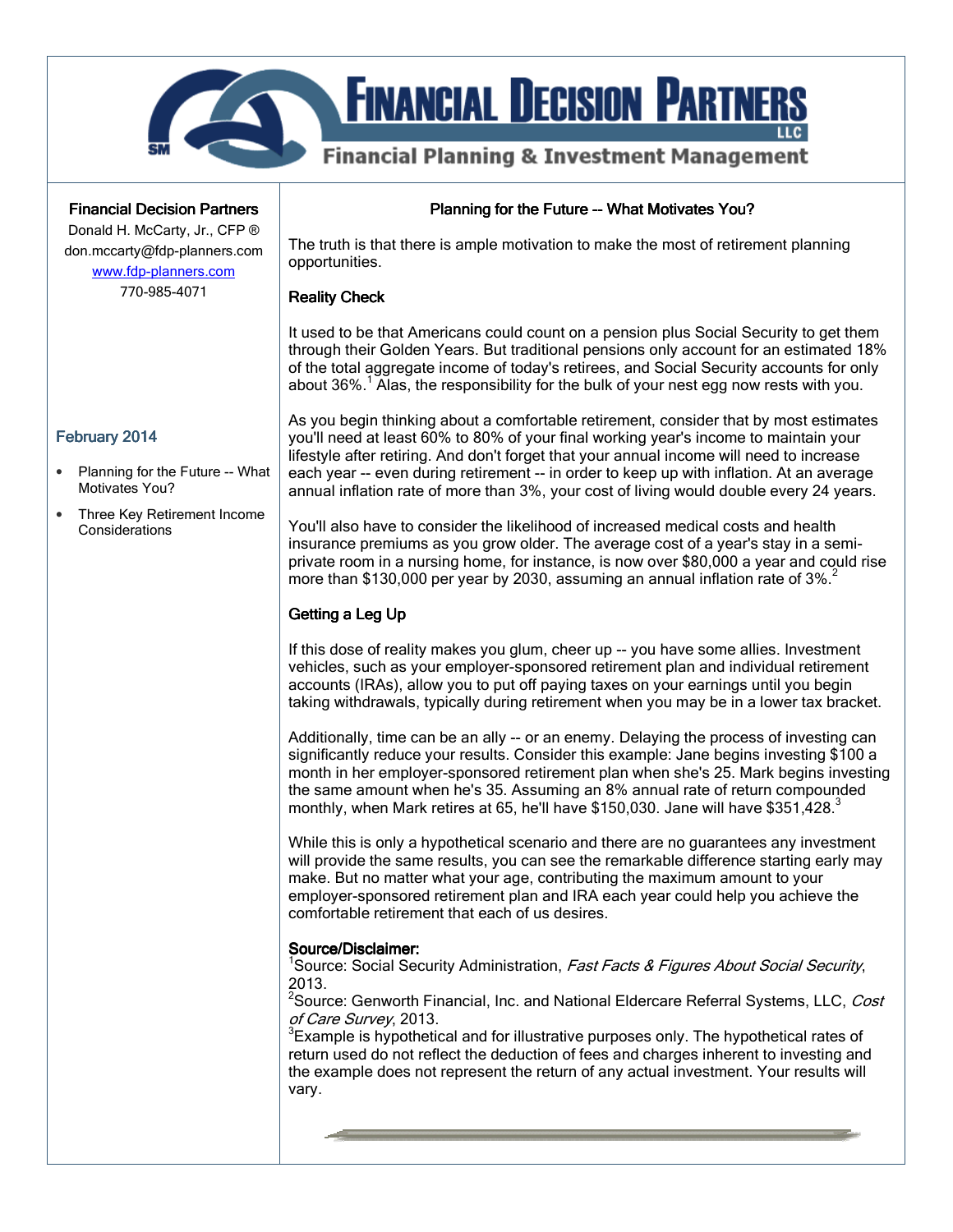## **Financial Decision Partners**

Donald H. McCarty, Jr., CFP ® don.mccarty@fdp-planners.com www.fdp-planners.com 770-985-4071

Providing Vision, Service, & Pathways Securing Your Future<sup>SM</sup>

### Three Key Retirement Income Considerations

There are two factors that can determine whether you'll have a comfortable retirement: The amount of money you've saved and how quickly you spend that nest egg after you retire. The rate of annual withdrawals from personal savings and investments helps determine how long those assets will last and whether the assets may be able to generate a sustainable stream of income over the course of retirement. A number of factors will influence your choice of annual withdrawal rate. The following are three key considerations.

#### Consideration 1: Your Age and Health

As you think about what your withdrawal rate should be, begin by considering your age and health. Although you can't predict for certain how long you will live, you can make an estimate. However, it may not be wise to base your estimate on average life expectancy for your age and sex, particularly if you are healthy. The average life expectancy has risen steadily in the United States, reaching 78.2 years.<sup>1</sup>

#### Consideration 2: Inflation

Inflation is the tendency for prices to increase over time. Keep in mind that inflation not only raises the future cost of goods and services, but also affects the value of assets set aside to meet those costs. To account for the impact of inflation, include an annual percentage increase in your retirement income plan.

How much inflation should you plan for? Although the rate varies from year to year, U.S. consumer price inflation has averaged under  $3\%$  over the past 30 years.  $^2$  So, for longterm planning purposes, you may want to assume that inflation would average in the range of 3% to 4% a year. If, however, inflation flares up after you have retired, you may need to adjust your withdrawal rate to reflect the impact of higher inflation on both your expenses and investment returns. Also, once you retire you should assess your investment portfolio regularly to ensure that it continues to generate income that will at least keep pace with inflation.

### Consideration 3: Variability of Investment Returns

When considering how much your investments may earn over the course of your retirement, you might think you could base assumptions on historical stock market averages, as you may have done when projecting how many years you needed to reach your retirement savings goal. But once you start taking income from your portfolio, you no longer have the luxury of time to recover from possible market losses, as retirees and near-retirees during this latest market downturn have experienced firsthand.

For example, if a portfolio worth \$250,000 incurred successive annual declines of 12% and 7%, its value would be reduced to \$204,600, and it would require a gain of nearly 23% the next year to restore its value to \$250,000. $3$  When a retiree's need for annual withdrawals is added to poor performance, the result can be a much earlier depletion of assets than would have occurred if the portfolio returns had increased steadily. While it's possible that your portfolio will not experience any losses and will even grow to generate more income than you expected, it's safer to assume some setbacks will occur.

Your financial professional can help you determine a withdrawal strategy that can minimize the drain on your portfolio.

### Source/Disclaimer:

<sup>1</sup>Source: Center for Disease Control, March 2012 (based on 2009 data, latest available).  $2$ Source: Bureau of Labor Statistics, January 2014.  $3$ Example is hypothetical and for illustrative purposes only. Your results will vary.